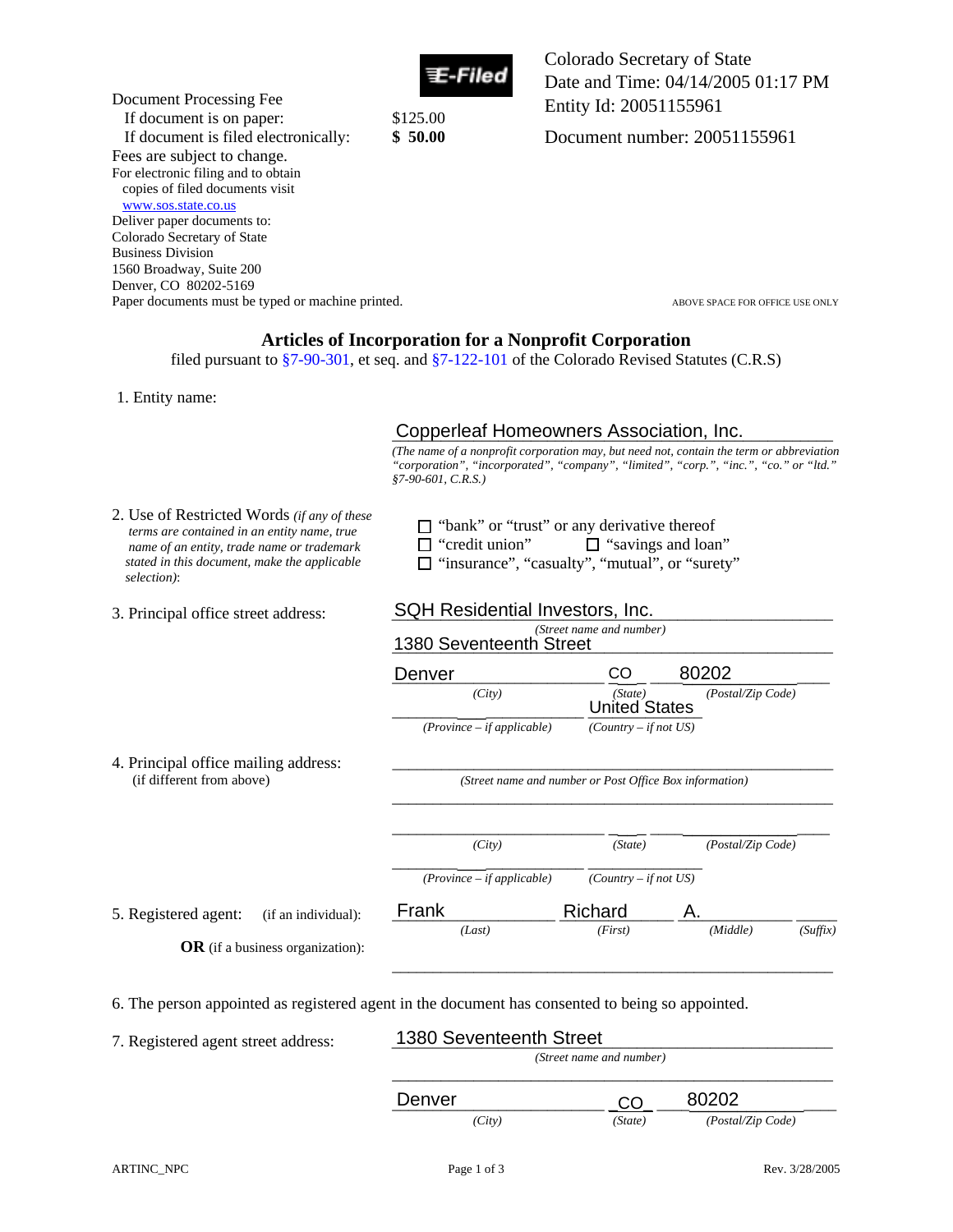| 8. Registered agent mailing address:<br>(if different from above)                                                                | (Street name and number or Post Office Box information)          |                                                         |                   |          |
|----------------------------------------------------------------------------------------------------------------------------------|------------------------------------------------------------------|---------------------------------------------------------|-------------------|----------|
|                                                                                                                                  | (City)                                                           | (State)                                                 | (Postal/Zip Code) |          |
|                                                                                                                                  | $(Province - if applicable)$                                     | $(Country - if not US)$                                 |                   |          |
| 9. If the corporation's period of duration<br>is less than perpetual, state the date on<br>which the period of duration expires: |                                                                  |                                                         |                   |          |
|                                                                                                                                  | (mm/dd/yyyy)                                                     |                                                         |                   |          |
| 10. (Optional) Delayed effective date:                                                                                           | (mm/dd/yyyy)                                                     |                                                         |                   |          |
| 11. Name $(s)$ and address $(es)$ of<br>incorporator(s):<br>(if an individual):                                                  |                                                                  |                                                         |                   |          |
| OR (if a business organization):                                                                                                 | (Last)                                                           | (First)                                                 | (Middle)          | (Suffix) |
|                                                                                                                                  | Orten & Hindman, P.C.                                            |                                                         |                   |          |
|                                                                                                                                  | 11901 W. 48th St.                                                | (Street name and number or Post Office Box information) |                   |          |
|                                                                                                                                  |                                                                  |                                                         |                   |          |
|                                                                                                                                  | <b>Wheat Ridge</b>                                               | CO                                                      | 80302             |          |
|                                                                                                                                  | (City)                                                           | (State)<br><b>United States</b>                         | (Postal/Zip Code) |          |
|                                                                                                                                  | $(Province - if applicable)$                                     | $(Country - if not US)$                                 |                   |          |
| (if an individual)                                                                                                               | (Last)                                                           | (First)                                                 | (Middle)          | (Suffix) |
| OR (if a business organization)                                                                                                  |                                                                  |                                                         |                   |          |
|                                                                                                                                  |                                                                  |                                                         |                   |          |
|                                                                                                                                  |                                                                  | (Street name and number or Post Office Box information) |                   |          |
|                                                                                                                                  |                                                                  |                                                         |                   |          |
|                                                                                                                                  | (City)                                                           | (State)<br><b>United States</b>                         | (Postal/Zip Code) |          |
|                                                                                                                                  | $(Province - if applicable)$                                     | $(Country - if not US)$                                 |                   |          |
| (if an individual)                                                                                                               |                                                                  |                                                         |                   |          |
| OR (if a business organization)                                                                                                  | (Last)                                                           | (First)                                                 | (Middle)          | (Suffix) |
|                                                                                                                                  |                                                                  |                                                         |                   |          |
|                                                                                                                                  |                                                                  | (Street name and number or Post Office Box information) |                   |          |
|                                                                                                                                  | (City)                                                           | (State)<br><b>United States</b>                         | (Postal/Zip Code) |          |
|                                                                                                                                  | $(Province - if applicable)$                                     | $(Country - if not US)$                                 |                   |          |
| (If more than three incorporators, mark this box<br>incorporators.)                                                              | and include an attachment stating the names and addresses of all |                                                         |                   |          |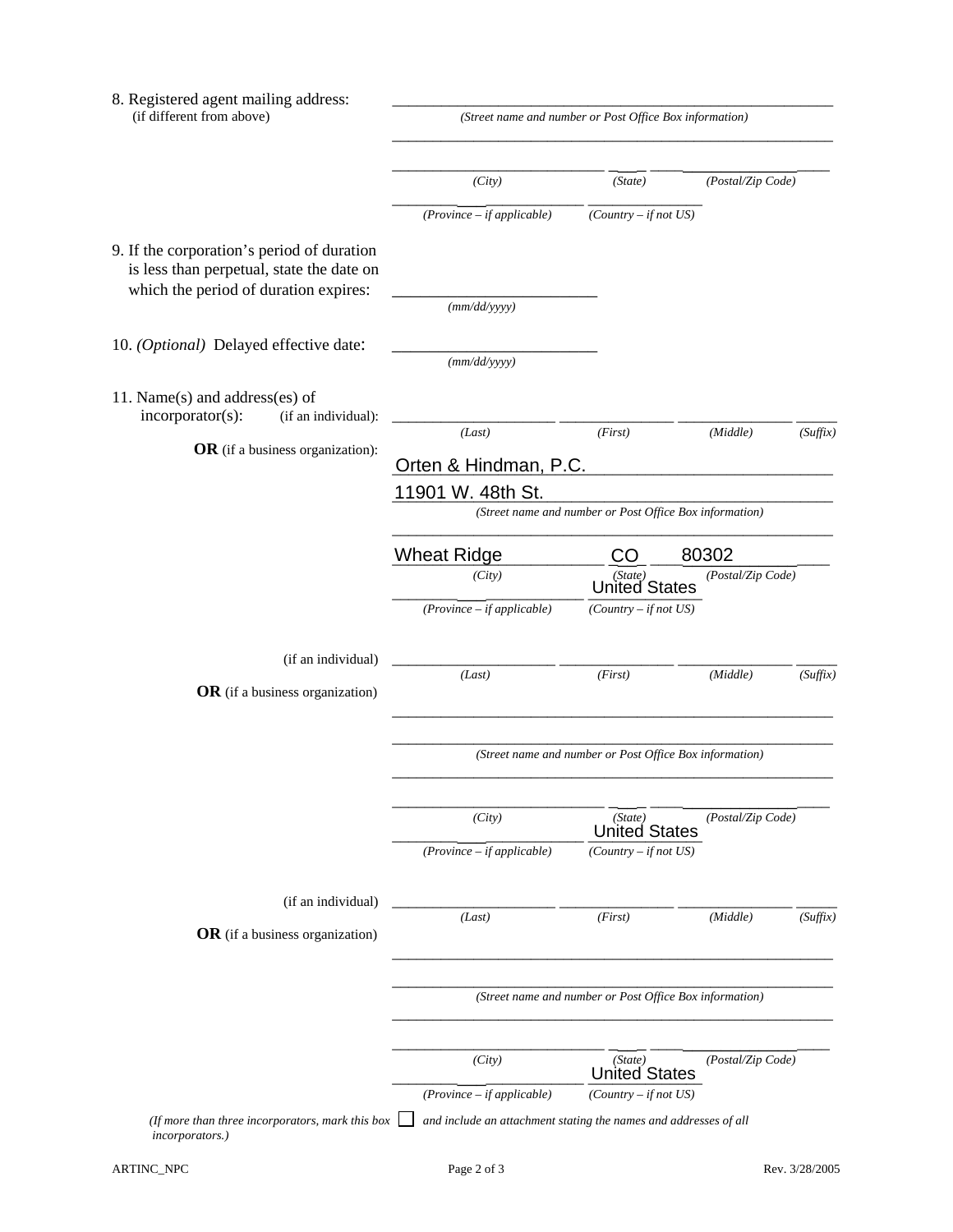- 12. The nonprofit corporation is formed under the Colorado Revised Nonprofit Corporation Act.
- 13. The corporation will  $\boxed{\triangleright}$  **OR** will not  $\boxed{\square}$  have voting members.
- 14. A description of the distribution of assets upon dissolution is attached.
- 15. Additional information may be included pursuant to §7-122-102, C.R.S. and other organic statutes. If applicable, mark this box  $\boxed{\mathbf{z}}$  and include an attachment stating the additional information.

#### Notice:

#### 16. Name(s) and address(es) of the

| 13. The corporation will $\Box$ OR will not $\Box$ have voting members.                                                                                                                                                                                                                                                                                                                                                                                                                                                                                                                                                                                                                                                                                                                                                                                                                                                                                         |                                                          |                                 |                   |          |
|-----------------------------------------------------------------------------------------------------------------------------------------------------------------------------------------------------------------------------------------------------------------------------------------------------------------------------------------------------------------------------------------------------------------------------------------------------------------------------------------------------------------------------------------------------------------------------------------------------------------------------------------------------------------------------------------------------------------------------------------------------------------------------------------------------------------------------------------------------------------------------------------------------------------------------------------------------------------|----------------------------------------------------------|---------------------------------|-------------------|----------|
| 14. A description of the distribution of assets upon dissolution is attached.                                                                                                                                                                                                                                                                                                                                                                                                                                                                                                                                                                                                                                                                                                                                                                                                                                                                                   |                                                          |                                 |                   |          |
| 15. Additional information may be included pursuant to §7-122-102, C.R.S. and other organic statutes. If<br>applicable, mark this box $\boxed{\triangleright}$ and include an attachment stating the additional information.                                                                                                                                                                                                                                                                                                                                                                                                                                                                                                                                                                                                                                                                                                                                    |                                                          |                                 |                   |          |
| Notice:                                                                                                                                                                                                                                                                                                                                                                                                                                                                                                                                                                                                                                                                                                                                                                                                                                                                                                                                                         |                                                          |                                 |                   |          |
| acknowledgment of each individual causing such delivery, under penalties of perjury, that the document is the<br>individual's act and deed, or that the individual in good faith believes the document is the act and deed of the<br>person on whose behalf the individual is causing the document to be delivered for filing, taken in conformity<br>with the requirements of part 3 of article 90 of title 7, C.R.S., the constituent documents, and the organic<br>statutes, and that the individual in good faith believes the facts stated in the document are true and the<br>document complies with the requirements of that Part, the constituent documents, and the organic statutes.<br>This perjury notice applies to each individual who causes this document to be delivered to the secretary of<br>state, whether or not such individual is named in the document as one who has caused it to be delivered.<br>16. Name(s) and address(es) of the |                                                          |                                 |                   |          |
| individual(s) causing the document                                                                                                                                                                                                                                                                                                                                                                                                                                                                                                                                                                                                                                                                                                                                                                                                                                                                                                                              | Loura                                                    | Sanchez                         | Κ.                | Esq.     |
| to be delivered for filing:                                                                                                                                                                                                                                                                                                                                                                                                                                                                                                                                                                                                                                                                                                                                                                                                                                                                                                                                     | (Last)                                                   | (First)                         | (Middle)          | (Suffix) |
|                                                                                                                                                                                                                                                                                                                                                                                                                                                                                                                                                                                                                                                                                                                                                                                                                                                                                                                                                                 | Orten & Hindman, P.C.                                    |                                 |                   |          |
|                                                                                                                                                                                                                                                                                                                                                                                                                                                                                                                                                                                                                                                                                                                                                                                                                                                                                                                                                                 | 11901 W. 48th and number or Post Office Box information) |                                 |                   |          |
|                                                                                                                                                                                                                                                                                                                                                                                                                                                                                                                                                                                                                                                                                                                                                                                                                                                                                                                                                                 |                                                          |                                 |                   |          |
|                                                                                                                                                                                                                                                                                                                                                                                                                                                                                                                                                                                                                                                                                                                                                                                                                                                                                                                                                                 | <b>Wheat Ridge</b>                                       | CO                              | 80302             |          |
|                                                                                                                                                                                                                                                                                                                                                                                                                                                                                                                                                                                                                                                                                                                                                                                                                                                                                                                                                                 | (City)                                                   | (State)<br><b>United States</b> | (Postal/Zip Code) |          |
|                                                                                                                                                                                                                                                                                                                                                                                                                                                                                                                                                                                                                                                                                                                                                                                                                                                                                                                                                                 | $(Province - if applicable)$                             | $(Country - if not US)$         |                   |          |

 *(The document need not state the true name and address of more than one individual. However, if you wish to state the name and address of any additional individuals causing the document to be delivered for filing, mark this box*  $\Box$  *and include an attachment stating the name and address of such individuals.)*

#### **Disclaimer:**

This form, and any related instructions, are not intended to provide legal, business or tax advice, and are offered as a public service without representation or warranty. While this form is believed to satisfy minimum legal requirements as of its revision date, compliance with applicable law, as the same may be amended from time to time, remains the responsibility of the user of this form. Questions should be addressed to the user's attorney.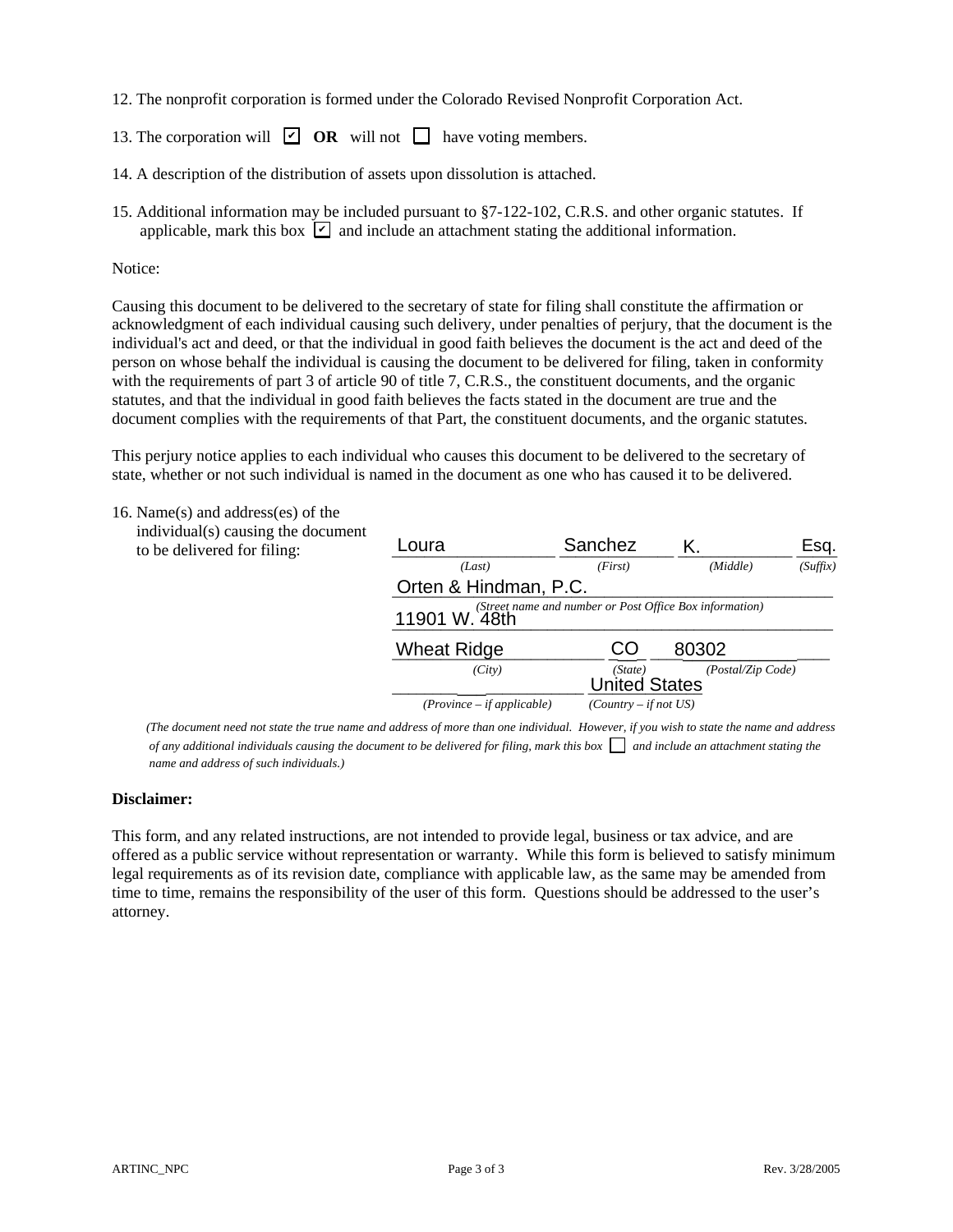# **ARTICLES OF INCORPORATION** ОF COPPERLEAF HOMEOWNERS ASSOCIATION, INC.

In compliance with the requirements of the Colorado Nonprofit Corporation Act, C.R.S. Section 7-121-101 through 7-137-101 and the Colorado Common Interest Ownership Act, C.R.S. Section 38-33.3-101, the undersigned, of full age, has this day, for the purpose of forming a nonprofit corporation, certified as follows:

#### **ARTICLE I NAME**

The name of the corporation is COPPERLEAF HOMEOWNERS ASSOCIATION, INC., hereafter called the "Association."

#### ARTICLE II PRINCIPAL OFFICE

The principal office of the Association is c/o SQH Residential Investors, Inc., 1380 Seventeenth Street, Denver, Colorado, 80202.

# **ARTICLE III** REGISTERED AGENT

Richard A. Frank, whose address is 1380 Seventeenth St., Denver, CO 80202, is hereby appointed the initial registered agent of this Association, and such address shall be the registered address of this Association. By his signature below, the initial registered agent consents to this appointment.

# **ARTICLE IV** PURPOSE AND POWERS OF THE ASSOCIATION

This Association does not contemplate pecuniary gain or profit to the Members thereof, and the specific purposes for which it is formed are to provide for maintenance, preservation and architectural control of certain property and improvements within the property described on Exhibit  $\Delta$  to the Declaration (as hereinafter defined), and any additions thereto as may hereafter be brought within the jurisdiction of this Association (hereinafter called the "Common Interest Community"), and to promote the health, safety and welfare of the residents within the Common Interest Community, and for the following purposes:

0130113.WPD;1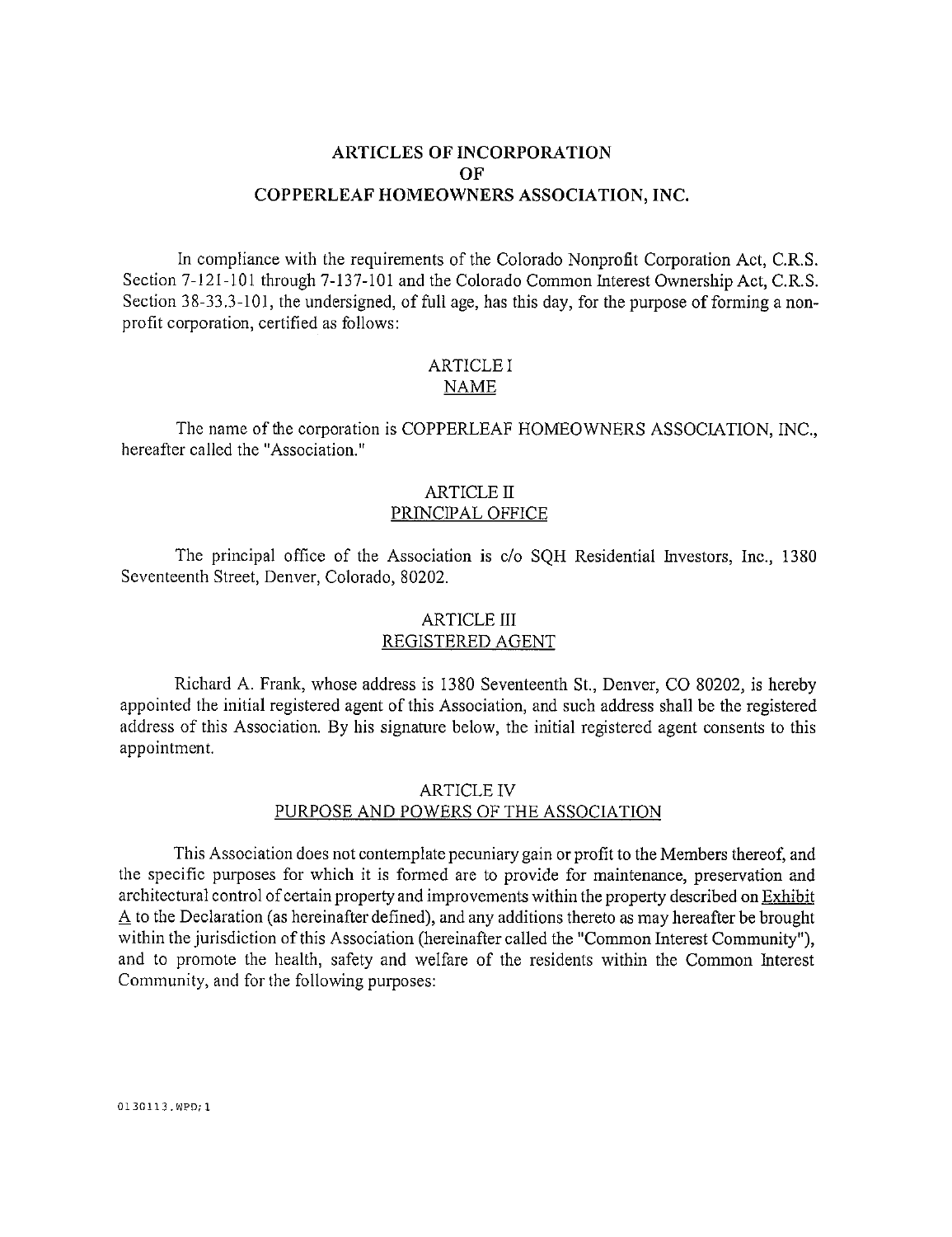exercise all of the powers and privileges and perform all of the duties and  $1_{-}$ obligations of the Association as set forth in that certain Declaration of Covenants, Conditions and Restrictions of Copperleaf Homeowners Association, Inc., hereinafter called the "Declaration," applicable to the Common Interest Community and recorded or to be recorded in the Office of the Clerk and Recorder of Arapahoe County, Colorado, as the same may be amended and supplemented from time to time, said Declaration being incorporated herein as if set forth at length (terms which are defined in the Declaration shall have the same meanings herein unless otherwise defined);

adopt and amend budgets for revenues, expenditures, and reserves, and fix,  $2<sub>1</sub>$ levy, collect and enforce payment of, by any lawful means, all charges and assessments pursuant to the terms of the Declaration; pay all expenses in connection therewith and all office and other expenses incident to the conduct of the business of the Association, including all licenses, taxes, or governmental charges levied or imposed against the property of the Association;

acquire (by gift, purchase, or otherwise), own, hold, improve, encumber, 3. maintain, convey, sell, lease, transfer or otherwise dispose of real or personal property, in its own name, in connection with the affairs of the Association; provided, however, that portions of the Common Elements may be conveyed or subjected to a Security Interest by the Association only if Persons entitled to cast at least eighty percent (80%) of the votes in the Association, including eighty percent (80%) of the votes attributable to Units not owned by a Declarant, agree to that action;

 $4<sup>1</sup>$ borrow money and mortgage, pledge, deed in trust, or hypothecate any or all of its personal property as security for money borrowed or debts incurred; provided, however, that portions of the Common Elements may be conveyed or subjected to a Security Interest by the Association only if Persons entitled to cast at least eighty percent (80%) of the votes in the Association, including eighty percent (80%) of the votes attributable to Units not owned by a Declarant, agree to that action;

hire and terminate managing agents and other employees, agents, and 5. independent contractors;

6. institute, defend, or intervene in litigation or administrative proceedings in its own name on behalf of itself or two or more Unit Owners on matters affecting the Common Interest Community;

 $7<sub>1</sub>$ impose reasonable charges for the preparation and recordation of amendments to the Declaration or statements of unpaid assessments;

provide for the indemnification of its officers and Executive Board, and 8. maintain directors' and officers' liability insurance;

9. participate in mergers and consolidations with other nonprofit corporations organized for the same or similar purposes; provided that any merger or consolidation, other than

0130113.WPD;1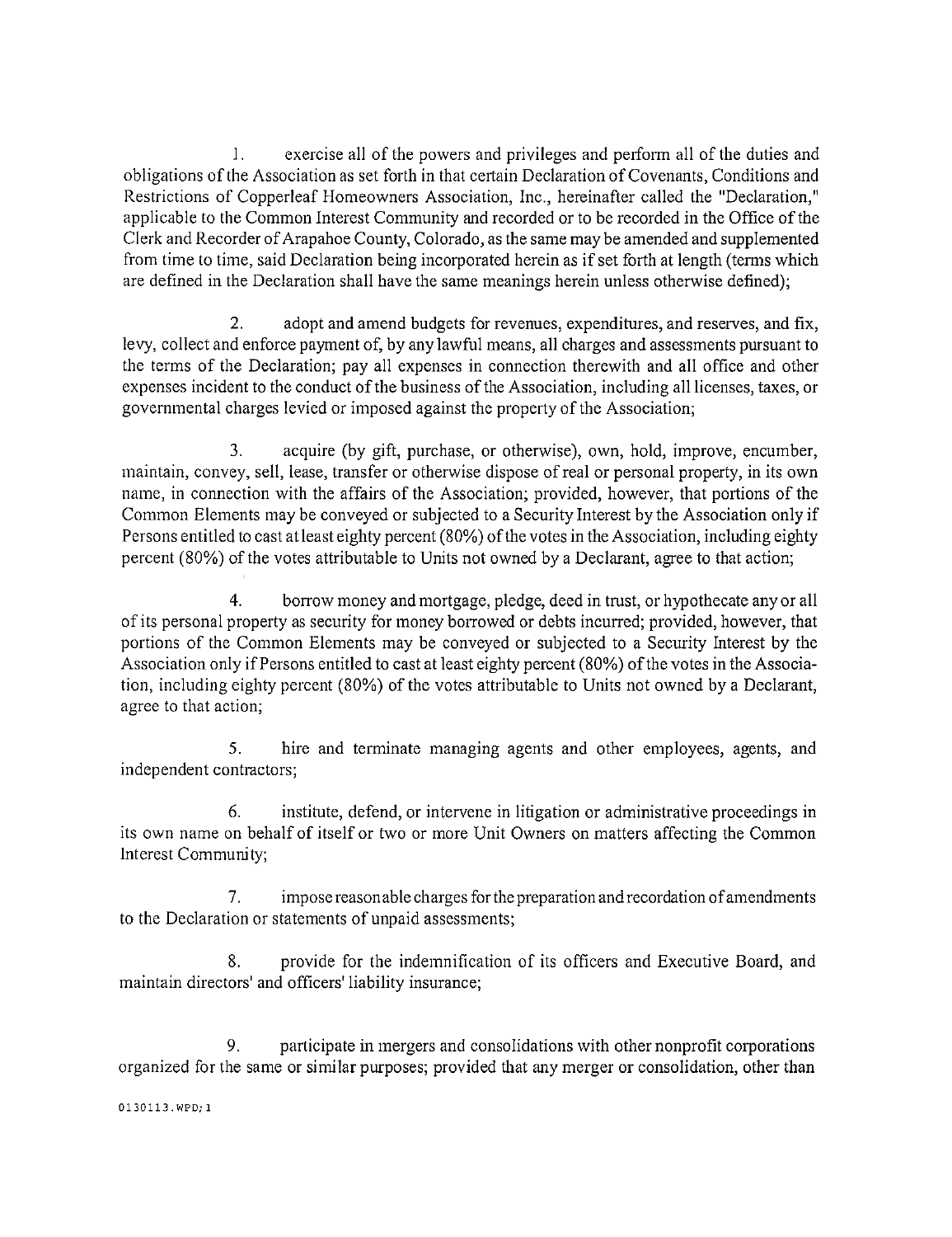as may be done by Declarant as a Special Declarant Right, shall have the assent of the Owners of eighty percent (80%) of the votes in the Association;

 $10.$ manage, control, operate, maintain, repair and improve its property and other property as provided in the Declaration;

 $11<sub>1</sub>$ enforce covenants, restrictions, and conditions affecting any property to the extent this Association may be authorized to do so under the Declaration;

 $12.$ engage in activities which will actively foster, promote and advance the common interests of Unit Owners:

 $13.$ enter into, make, perform, or enforce contracts, licenses, leases and agreements of every kind and description, incur liabilities, and do all other acts necessary, appropriate or advisable in carrying out any purpose of this Association, with or in association with any Person, firm, association, corporation, or other entity or agency, public or private; provided, however, that the following contracts and leases, if such contracts and leases are entered into before the Executive Board elected by the Unit Owners takes office subsequent to termination of the Period of Declarant Control, may be terminated without penalty by the Association at any time after such date, upon not less than ninety (90) days' notice to the other party:

 $(a)$ any management contract, employment contract, or lease of recreational or parking areas or facilities;

any other contract or lease between the Association and a Declarant  $(b)$ or an affiliate of a Declarant: or

any contract or lease that is not bona fide or was unconscionable to the  $(c)$ Unit Owners at the time entered into under the circumstances then prevailing;

(However, this section 13 does not apply to any lease the termination of which would terminate the Common Interest Community or reduce its size, unless the real estate subject to that lease was included in the Common Interest Community for the purpose of avoiding the right of the Association to terminate a lease under this subsection or a proprietary lease.)

 $14.$ adopt, alter and amend or repeal Association Bylaws and rules and regulations, and promulgate and publish such rules and guidelines as may be necessary or desirable for the proper management of the affairs of this Association; provided, however, that such Association Bylaws, rules and regulations, and rules and guidelines shall not be inconsistent with or contrary to any provisions of these Articles of Incorporation or the Declaration;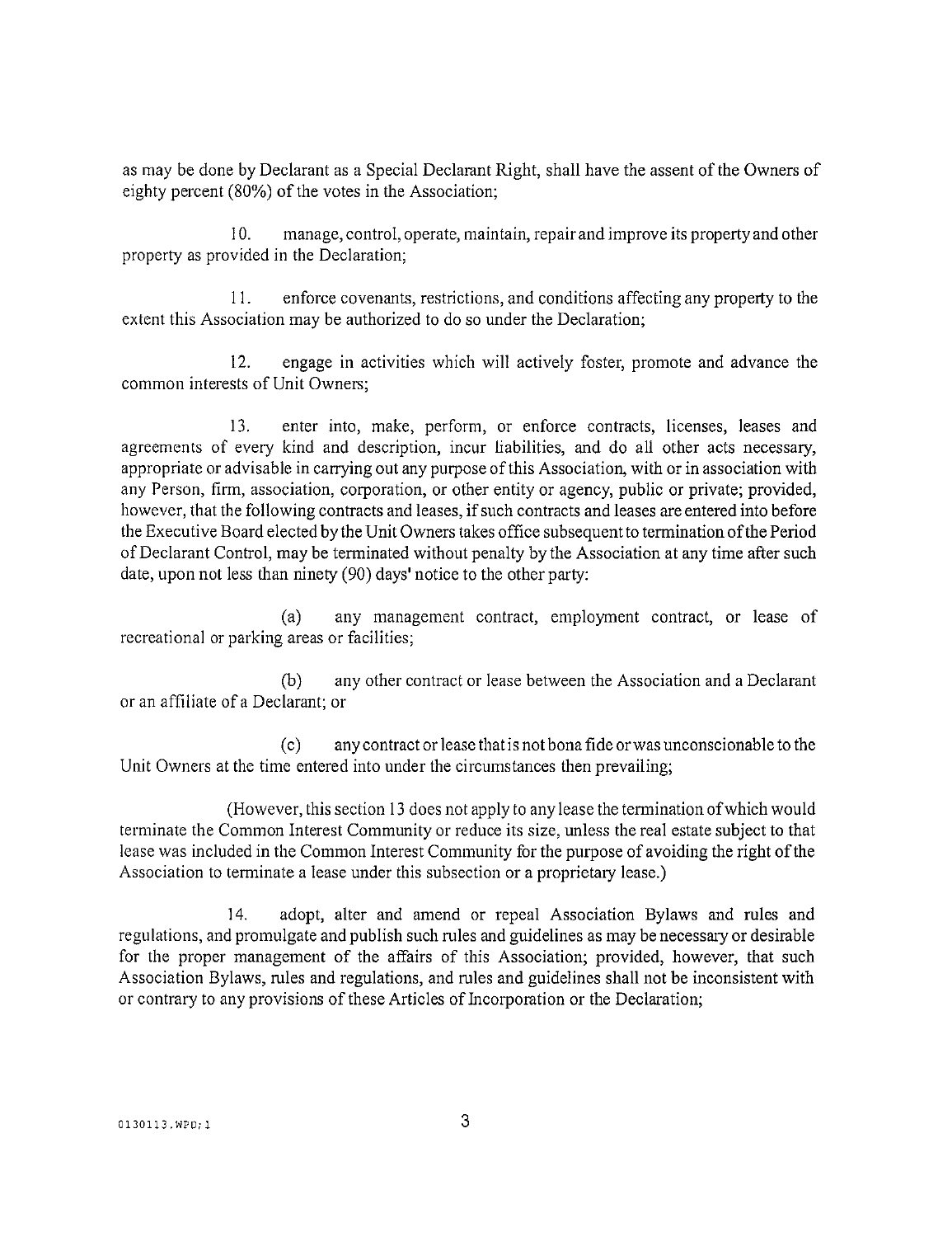15. have and exercise any and all powers, rights and privileges which a corporation organized under the Colorado Nonprofit Corporation Act by law may now or hereafter have or exercise:

 $16.$ regulate the use, maintenance, repair, replacement and modification of Common Elements:

> $17.$ cause additional improvements to be made as part of the Common Elements;

18. impose and receive any payments, fees or charges for the use, rental or operation of the Common Elements;

19. exercise any powers enumerated in the Bylaws of the Association and exercise any other powers necessary and proper for the governance and operation of the Association.

20. eliminate or limit the personal liability of directors to the Association or to the Members for monetary damages for breach of fiduciary duty, as allowed by law.

## **ARTICLE V MEMBERSHIP**

Every Person who is a record owner of a fee or undivided fee interest in any Unit which is now or hereafter subject to assessment as provided in the Declaration, including contract sellers, shall be a Member of the Association. Following termination of the Common Interest Community, the membership shall consist of all former Unit Owners entitled to distribution of proceeds under the Act or their heirs, personal representatives, successors or assigns. The foregoing is not intended to include persons or entities who hold an interest merely as security for the performance of an obligation. Membership shall be appurtenant to and may not be separated from ownership of any Unit which is subject to assessment by the Association.

A transfer of membership shall occur automatically upon the transfer of title to the Unit to which the membership pertains. The Association may suspend the voting rights and the right of a Member to use recreational facilities, if any, during any period in which such Member shall be in default in the payment of any assessment levied by the Association or in violation of these Articles of Incorporation, Bylaws, the Declaration, or the Rules and Regulations of the Association. Such rights may also be suspended after notice and hearing, for a period not to exceed sixty (60) days, or during any period of violation, whichever is greater, for infraction or violation of these Articles of Incorporation, the Bylaws, the Association's Declaration of Covenants, Conditions and Restrictions or published Association rules and regulations.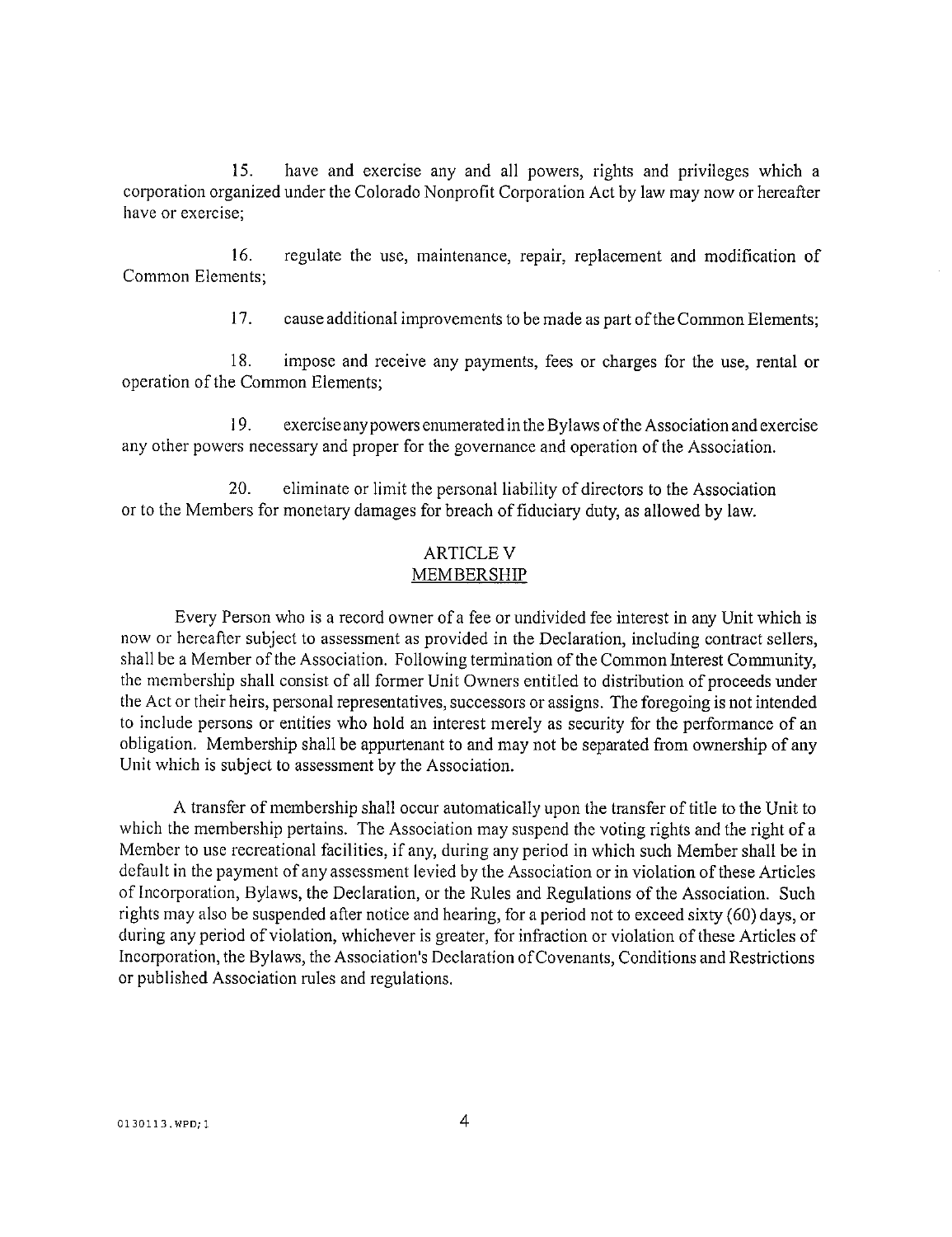# **ARTICLE VI VOTING RIGHTS**

 $1.$ The Association shall have one class of voting membership. Each Unit Owner shall be entitled to one (1) vote for each Unit owned, except that no votes attributable to a Unit owned by the Association may be cast. The total number of votes which may be cast in connection with any matter shall be equal to the total number of Units then existing within the Common Interest Community. Except as otherwise provided in this Article, during the Period of Declarant Control. the Declarant or Persons appointed by the Declarant may appoint all officers and directors and may remove all officers and directors of the Executive Board appointed by it. A Declarant may voluntarily surrender the right to appoint and remove officers and directors of the Executive Board before termination of the Period of Declarant Control; but, in that event, the Declarant may require, for the duration of the Period of Declarant Control, that specified actions of the Association or Executive Board, as described in a recorded instrument executed by the Declarant, be approved by the Declarant before they become effective. No later than sixty (60) days after conveyance of twenty-five percent (25%) of the Units that May Be Created to Unit Owners other than a Declarant or a Builder, at least one (1) member and not less than twenty-five percent (25%) of the members of the Executive Board must be elected by Unit Owners other than the Declarant. Not later than sixty (60) days after conveyance of fifty percent (50%) of the Units that May Be Created to Unit Owners other than a Declarant or a Builder, not less than thirty-three and one-third percent (33 1/3%) of the members of the Executive Board must be elected by Unit Owners other than the Declarant.

2. Not later than 60 days after the termination of any Period of Declarant Control, the Unit Owners shall elect an Executive Board of at least five (5) members, at least a majority of whom must be Unit Owners other than the Declarant or designated representatives of Unit Owners other than the Declarant. The Executive Board shall elect the officers. The Executive Board members and officers so elected shall take office upon election.

#### **ARTICLE VII EXECUTIVE BOARD**

The affairs of this Association shall be managed by an Executive Board of five (5) Directors, except that until termination of the Period of Declarant Control the Executive Board may consist of three (3) Directors. Directors shall be Members which, in the case of Declarant, may include any director, officer, employee or authorized agent of Declarant and, in the case of ownership by a corporation, partnership, trust, or other entity Members, may include the officers, directors, employees, or agent of any such entity Member. The number of directors may be changed by amendment of the Bylaws of the Association. The names and addresses of the Persons who are to act in the capacity of Directors until the selection of their successors are: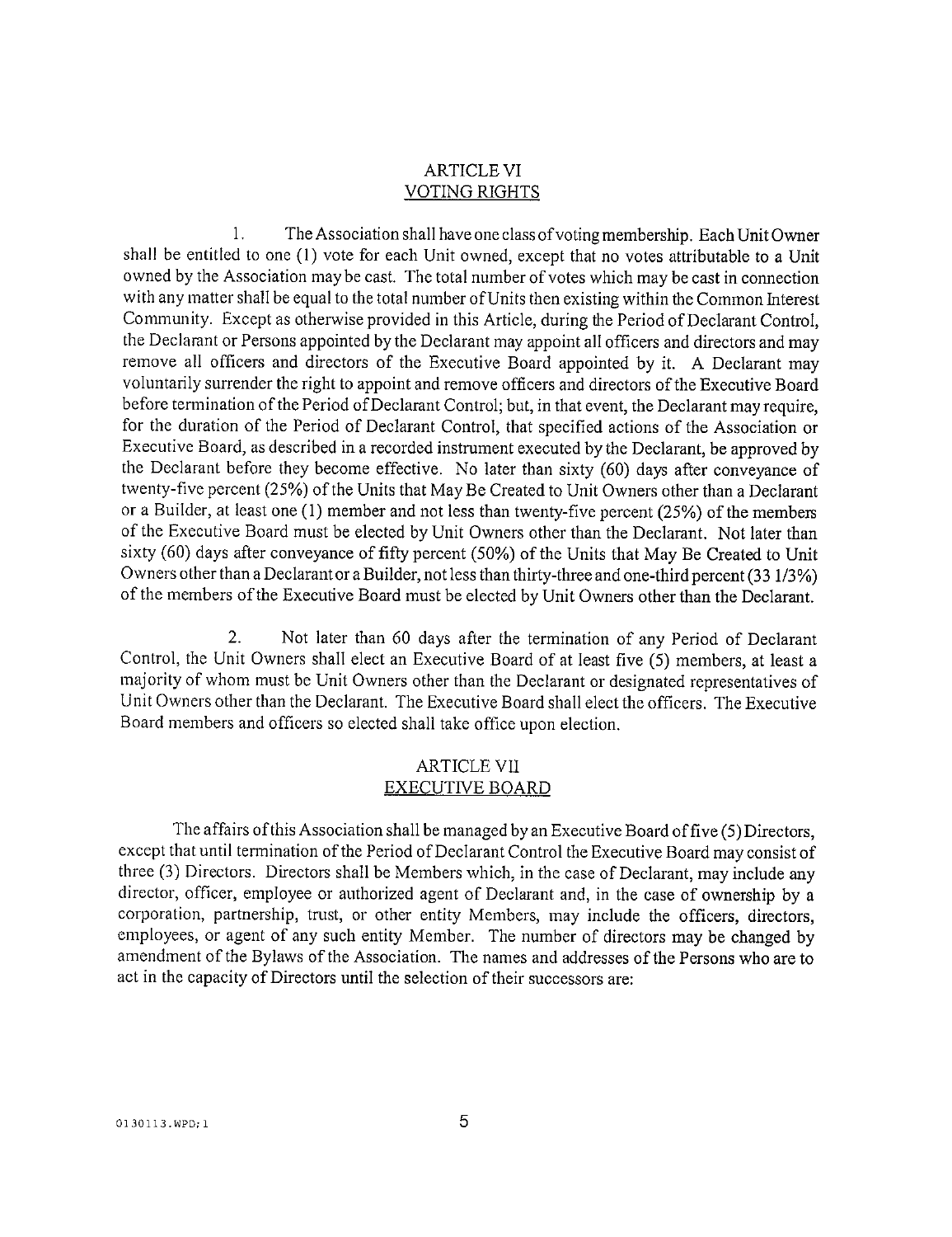| NAME                 | <b>ADDRESS</b>                                    |
|----------------------|---------------------------------------------------|
| Richard A. Frank     | 1380 Seventeenth Street<br>Denver, Colorado 80202 |
| Todd B. Tenenbaum    | 1380 Seventeenth Street<br>Denver, Colorado 80202 |
| Stephen A. Prokopiak | 1380 Seventeenth Street<br>Denver Colorado 80202  |

The successors to the initial and subsequent Executive Board shall be appointed or elected in the manner set forth in the Bylaws.

# **ARTICLE VIII DISSOLUTION**

The Association may be dissolved with the assent given in writing and signed by the Unit Owners with not less than two-thirds (2/3) of the votes attributable to Units not then owned by Declarant, and by the Declarant with not less than two-thirds (2/3) of the votes attributable to Units then owned by the Declarant. Upon dissolution of the Association other than incident to a merger or consolidation, the assets of the Association shall be dedicated to an appropriate public agency to be used for purposes similar to those for which this Association was created. In the event that such dedication is refused acceptance, such assets may be granted, conveyed and assigned to any nonprofit corporation, association, trust or other organization to be devoted to such similar purposes or may be deemed to be owned by the Members at the date of dissolution, as a part of their Units as provided by the Declaration.

#### ARTICLE IX **OFFICERS**

The Executive Board may appoint a President, one or more Vice-Presidents, a Secretary, a Treasurer and such other officers as the Board, in accordance with the provisions of the Bylaws, believes will be in the best interests of the corporation. The officers shall have such duties as may be prescribed in the Bylaws and shall serve at the pleasure of the Executive Board.

# ARTICLE X INDEMNIFICATION OF OFFICERS AND DIRECTORS

The Association shall indemnify its Officers and Directors for any claims arising from their conduct in the performance of their duties on behalf of the Association to the fullest extent permitted by and in a manner consistent with Colorado law.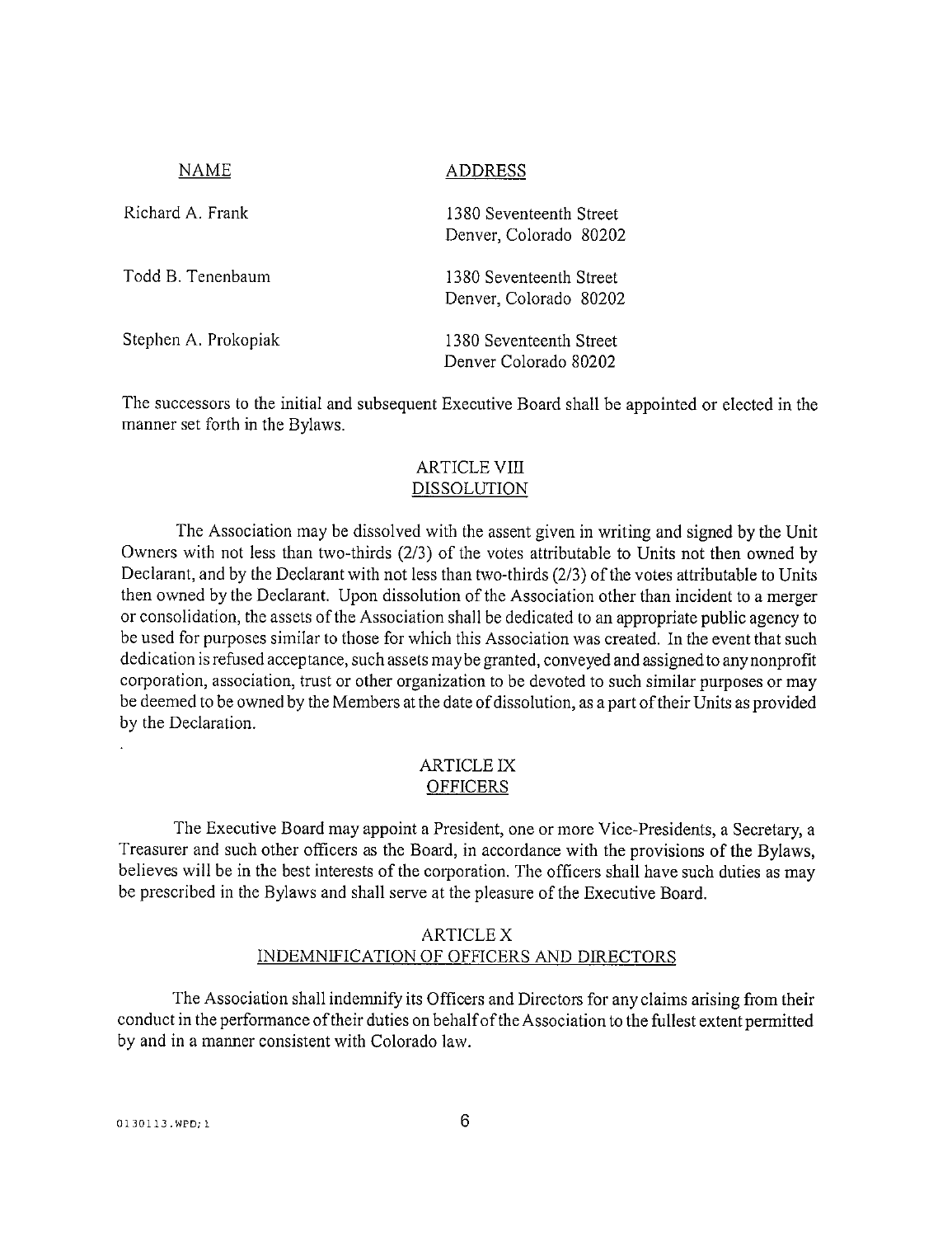#### **ARTICLE XI DURATION**

The Association shall exist perpetually.

# **ARTICLE XII AMENDMENTS**

Amendment of these Articles shall require the assent of Unit Owners holding a majority of a quorum of the votes of the Units voting in person or by proxy at an annual meeting of Members or at a special meeting called for this purpose; provided, however, that no amendment to these Articles of Incorporation shall be contrary to or inconsistent with any provision of the Declaration.

IN WITNESS WHEREOF, for the purpose of forming this corporation under the laws of the State of Colorado, the undersigned, the incorporator of this Association, has executed these Articles of Incorporation this  $13 + b$  day of  $A_{\text{PT}}$ , 1, 2005.

Richard A. Frank, Incorporator 1380 Seventeenth St. Denver, Colorado 80202

STATE OF COLORADO

 $)$  ss.

CITY AND COUNTY OF DENVER

Personally appeared before me this  $3^{+h}$  day of  $A_{\sqrt{1}}$ , 2005, Richard A. Frank, who being by me first duly sworn, declared that he signed the foregoing Articles of Incorporation and that the statements contained therein are true and correct to be best of his knowledge and belief.

Witness my hand and official seal.

My commission expires  $8/19/07$ **CONNIE K. SATERMO NOTARY FULL STATE OF COLORADO** 

riet Satermo

Richard A. Frank hereby consents to the appointment as initial registered agent for Copperleaf Homeowner's Association, Inc.

Richard A. Frank

0130113.WPD;1